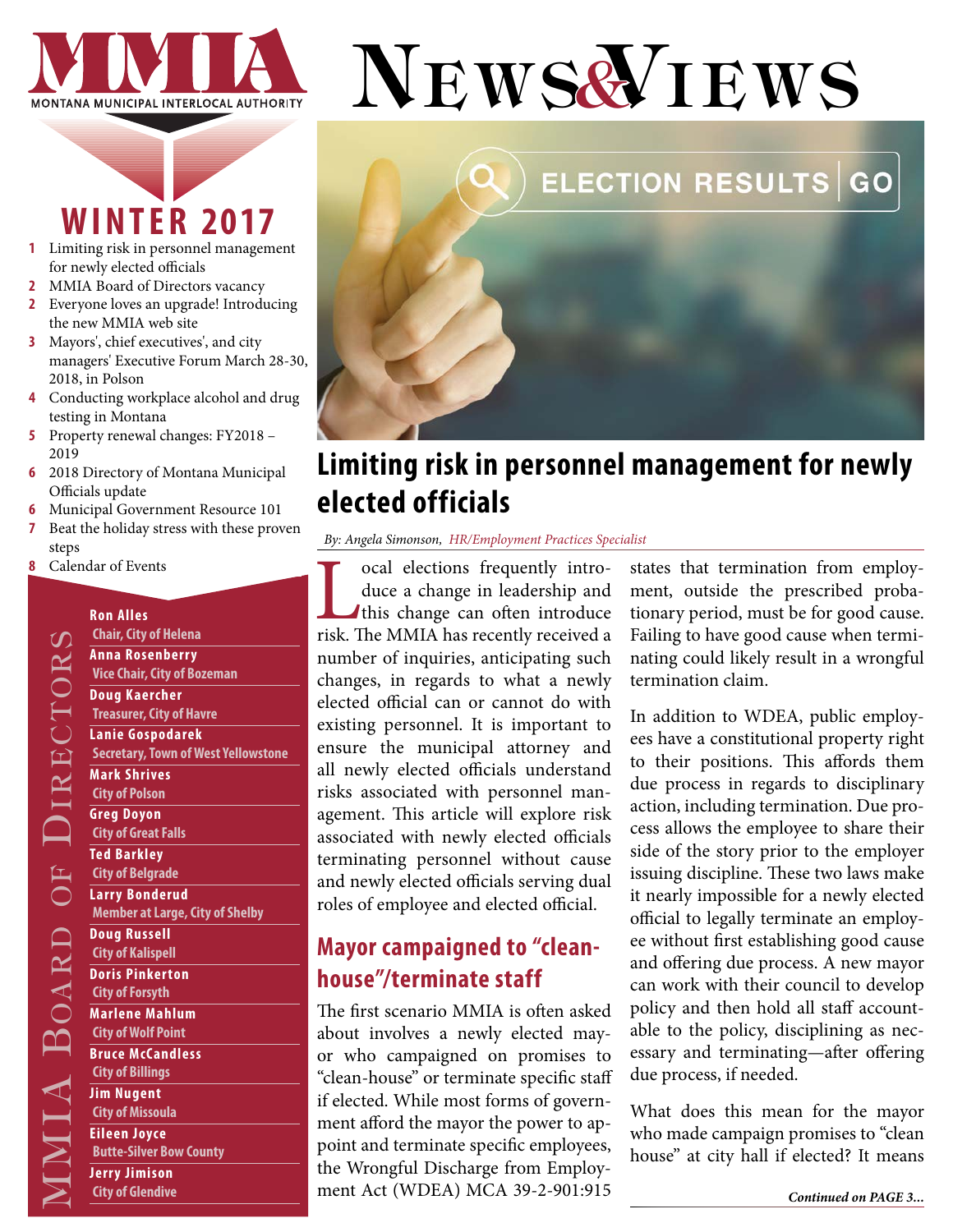## <span id="page-1-0"></span>**MMIA Board of Directors vacancy**

*By: Alan W. Hulse, CEO, ARM, AIC* 

The November election resulted in the MMIA losing a Board member who represents communities with a population less than 20,000, and as a result, there is an open seat available on the MMIA Board of Directors. This is your chance to get involved, and have a voice in how your Risk Retention Pools operate. By sitting on the MMIA Board of Directors you will have a say in shaping how future coverages, pricing, services, and programs function. I would encourage you to think seriously about getting involved in this organization that is owned and operated by the municipalities of Montana.

The MMIA Board of Directors consists of fifteen individuals representing member entities of the MMIA as a whole. Seven of the board seats are appointed by members with a population exceeding 20,000. Seven of the Board seats are elected to represent the members with a population less than 20,000 and the 15th seat (At-Large Seat) is elected by the seated 14 Directors. All terms on the Board are for two years. Terms are staggered and expire at the MMIA Annual meeting.

Individuals who are interested in being appointed to fill the vacant seat on the MMIA Board and are an official of a municipality with a population less than 20,000 may submit their name for consideration. This can be done by submitting a letter of interest to the MMIA Board of Directors. The Board of Director's will hold a conference call January 11, 2018 to appoint the new member.

The Board meets five to six times per year. Meetings are generally held on Fridays in Helena. The first meeting of the calendar year will be January 26, 2018. By appointing

the new member early January, it will allow the new member to attend that first meeting.

**CEO'S CORNER** Persons interested in this position should be available to attend regular meetings and a  $\bullet$ two to three day Board retreat  $\bullet$ held in August. The MMIA Board is a dynamic organization charged with directing the



activities of a statewide interlocal agency that provides essential risk retention and management services to Montana cities and towns. Through regional and national training, Board members obtain a broad understanding of the varied aspects of the liability, workers' compensation, property and employee benefits risk retention industries. Board members participating in meetings or training are reimbursed for lodging and receive per diem and mileage payments.

Individuals interested in this seat on the MMIA Board are encouraged to send notice of their interest by Friday, December 22, 2017 to:

#### **MMIA Board Appointment**

Attn: Sandy Lang PO Box 6669 Helena, MT 59604-6669 800-635-3089, ext. 123 slang@mmia.net **■**

## **Everyone loves an upgrade! Introducing the new MMIA web site**

*By: Janel Favero, Communication Specialist*

We would like to announce our web site upgrade. With the new design, we hope to serve our members like never before, with easy to navigate menus, complete mobile capability, clean links that are easy to read and share, and a clean, new design.

We are adding new sections to our web site regularly, and we hope we can service our members with this value-added content. You can view the newly designed site at our web address, [www.mmia.net.](http://www.mmia.net) Can't find what you are looking for? Visit the sitemap at [www.mmia.net/site-map.](http://www.mmia.net/site-map)



If you have comments or questions, please contact Janel Favero, MMIA Communication Specialist at 406-495-7016 or via email at [jfavero@mmia.net](mailto:jfavero%40mmia.net?subject=).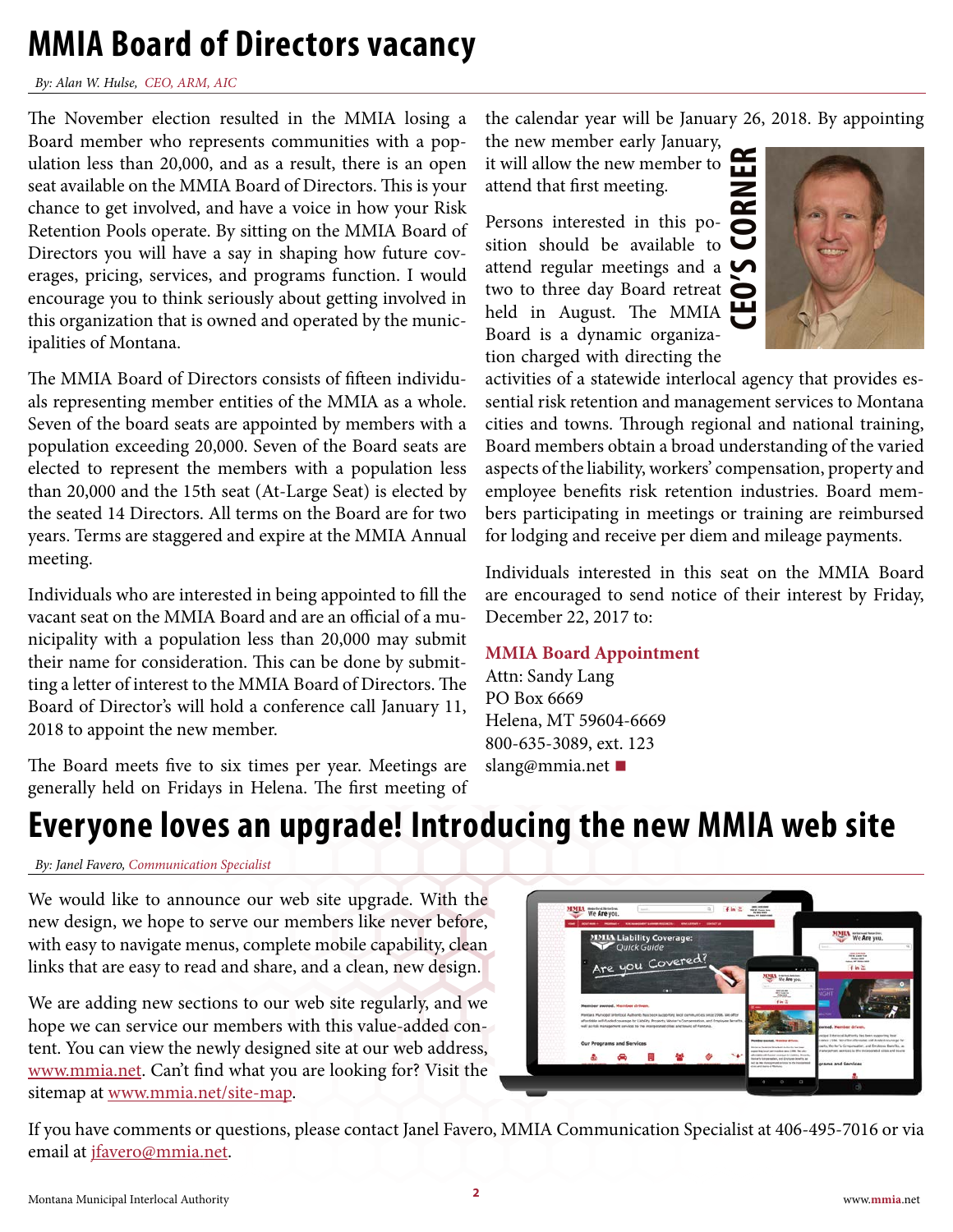### <span id="page-2-0"></span>**Mayors', chief executives', and city managers' Executive Forum March 28-30, 2018, in Polson**

The MMIA, the MSU Local Government Center, and the Montana League of Cities and Towns would like to invite all mayors, chief executives, and city managers to the 2018 Executive Forum. The Forum will take place March 28 - 30 at the Red Lion Ridgewater Inn and Suites in Polson. You may reserve your room now by calling (406) 872-2200.

The event this year will feature a Local Development tour of Polson area businesses on Wednesday, followed by a social hour on Wednesday night. On Thursday, our participants

#### **Limiting risk in personnel management...(cont'd)**

that taking such action may introduce legal risk to the municipality. It is wise to consult with the municipal attorney for guidance on case law that can be found in Montana which speaks to WDEA applying to all employees, even those "appointed" in a local municipality. MMIA can direct the municipal attorney to specific cases if need be.

### **Councilperson campaigned to terminate staff**

The second scenario MMIA is often asked about is very similar to the first, but involves a campaigning councilperson making promises to "clean-house" at town hall. Under the roles and responsibilities set forth under Montana Law, council members do not have the power to terminate or supervise employees. They are a member of the legislative branch which, as a body, sets policy and directs the executive of the municipality (mayor or city manager) to uphold these policies. It is the executive who supervises, disciplines and terminates staff.

What does this mean for the council person who campaigned on promises to make such changes at town hall? This council person would be wise to obtain roles and responsibilities training through the Local Government Center to better understand what a council person can and cannot do within the course and scope of their position, then work with the council to ensure appropriate personnel policies are in place to guide the executive. They may also want to seek guidance from the municipal attorney.

### **The new mayor is a city/town employee**

Montana Municipal Interlocal Authority www.**mmia**.net **<sup>3</sup>** The third scenario MMIA staff receives inquiries about involves current municipal employees successfully winning the seat of mayor. There is an AG opinion your municipal attorney can reference to offer guidance in this area. MMIA believes from this opinion, that having a mayor also serve as

can expect a full slate of presenters on topics specific to their needs. On Friday, we will have a half day session, with round-table discussion.

Please register to attend the Executive Forum at [www.mmia.net](http://www.mmia.net). Although registration is free; we need an accurate attendee count to adequately plan the event. If you have any questions, please contact Janel Favero at 406-495-7016 or [jfavero@mmia.net](mailto:jfavero%40mmia.net?subject=). We look forward to seeing you in March!

an employee, may not be allowed under the law.

The reasons for such a practice being against the best interest for self and the municipality are as follows:

- (1) Under the Commission-Executive form of government (council-mayor), the mayor is the executive of all employees. The executive directly and indirectly supervises all staff of the city/town. If an employee is also the mayor, then he/she is essentially their own boss. This is true even if their role as an employee is not that of a department head who reports directly to the mayor. If mayor, they would be supervising the person who serves as their manager.
- (2) Commission-Manager form of government may be less black and white. MCA 7-3-304 grants supervisory authority to the city manager in this form of government. If there is a mayor, he/she is a member of the council with no supervisory powers, who must remember their role is to provide guidance to the manager, as a legislative body, not as an individual. Incompatibility of office may not be as direct a concern, but a conflict of interest issue could still exist if the council were voting on personnel matters that directly affect the mayor as an employee, including voting on the proposed budget. The municipal attorney should address this.

All situations listed above need to be closely reviewed by the municipal attorney, who has the role of offering legal advice to the city/town. Failing to follow such guidance could cause complications should a claim arise.

MMIA does not offer legal guidance, but instead offers suggestions for best practice. MMIA can direct city/town attorneys to specific cases and AG opinions for their review, to assist in making legal opinions to the Municipality. **■**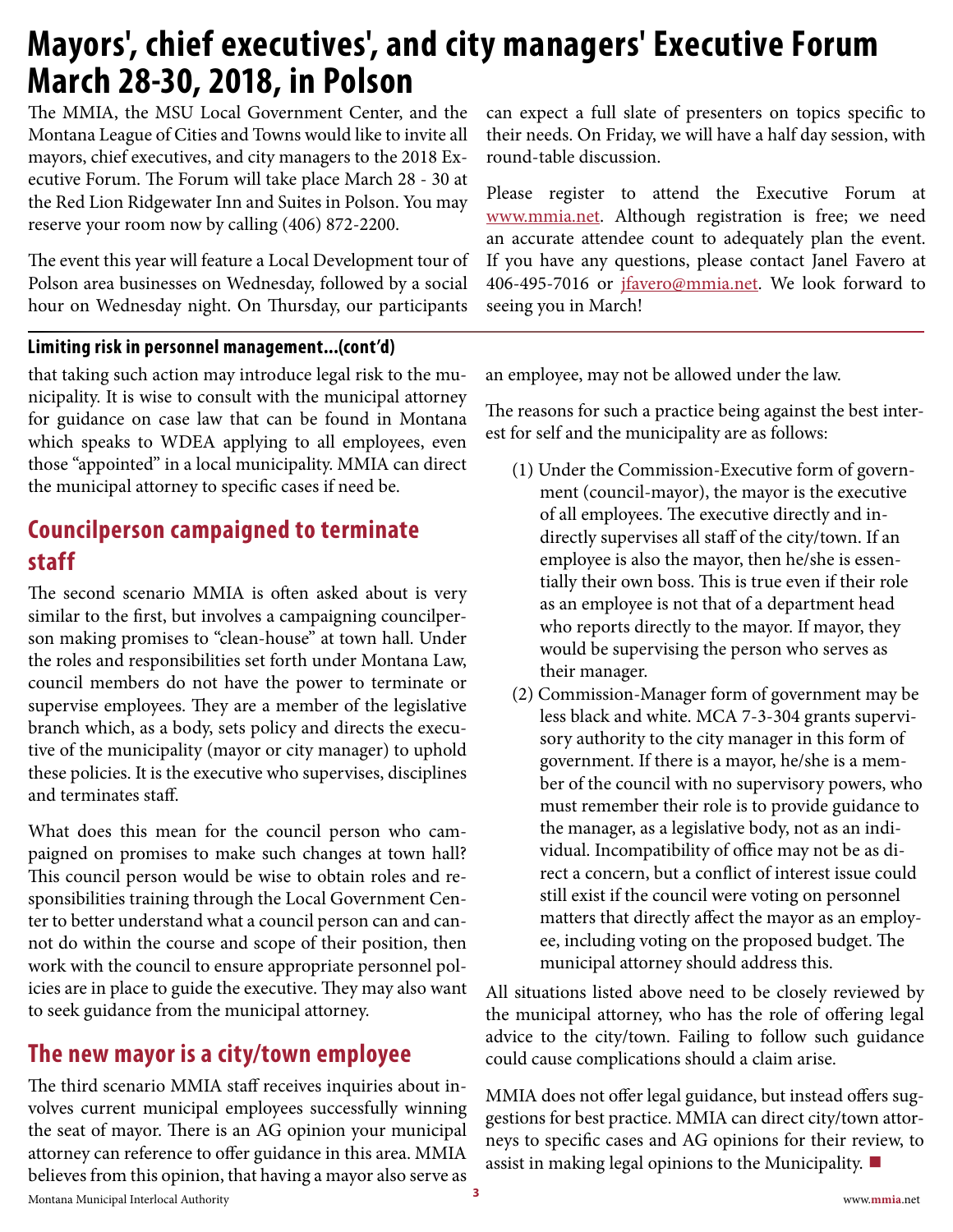# <span id="page-3-0"></span>**Conducting workplace alcohol and drug testing in Montana**

#### *By: Angela Simonson, HR/Employment Practices Specialist*

Conducting alcohol and drug testing on employees can be an effective risk management tool to limit risk for injury. However, performing such tests also brings risk of its own. Did you know that Montana State can be an effective risk management tool to limit risk for injury. However, performing such tests also law has clear parameters on which positions an employer can test as well as the types of testing an employee can be subject to? It is important for all employers who might be considering a testing program and those who currently have a program to fully understand the limitations Montana Code Annotated has set for Workplace Drug and Alcohol Testing Programs.

The 2015 Montana Workforce Drug and Alcohol Testing Act can be found under MCA 39-2-205 to 39- 2-211. This act helps employers understand who they can test, what can be tested for, how specimens can be collected, which types of testing can be performed and much more. This article will explore common questions many of the MMIA members have asked regarding testing programs, but is not intended to cover the entire act. Please work closely with your city/town attorney for guidance regarding drug and alcohol testing.

### **Are all positions requiring a Commercial Drivers License (CDL) subject to testing?**

If the position is required to have a CDL under Department of Trans-

poration (DOT) standards, then yes they are subject to all testing programs—Pre-employment, Random, Reasonable Suspicion and Post Accident.

### **Are there positions besides those requiring a CDL that are REQUIRED to be tested?**

No. Montana's Workplace Act does not require certain positions to be tested. Such testing is the choice of the employer. However, if an employer chooses to have a program, there are only certain types of positions that can be subject to testing.

Montana state law speaks to testing of employees outside

those with a CDL. MCA 39-2-206 states that covered employees can be those engaged in the performance, supervision or management of work:

- in a hazardous work environment
- security position or a position affecting public safety or public health
- a position in which driving a motor vehicle is necessary as party of work duties
- a position involving a fiduciary responsibility for the employer.

This same MCA states that independent contractors and elected officials of a local government cannot be tested.

I strongly recommend municipalities work closely with their city/ town attorney to ensure all positions subject to testing can meet the standards of a covered position as defined in MCA.

### **Can we test all employees?**

MCA is fairly clear that only those fitting into one of the categories of covered positions may be tested. It is important that your organization justify how each of your tested positions fits into one of these categories.

### **Does an employer need to have a written policy or give advance notice of a testing program?**

YES! Employers must have a written policy that complies with MCA—this MCA is very specific in what must be included in a testing policy. Staff are to be given 60 days notice before a testing program is put into place.

### **What types of testing can covered employees be subject to?**

An employer can establish a testing program that includes any or all of the following types of tests:

- Pre-employment
- Reasonable Suspicion



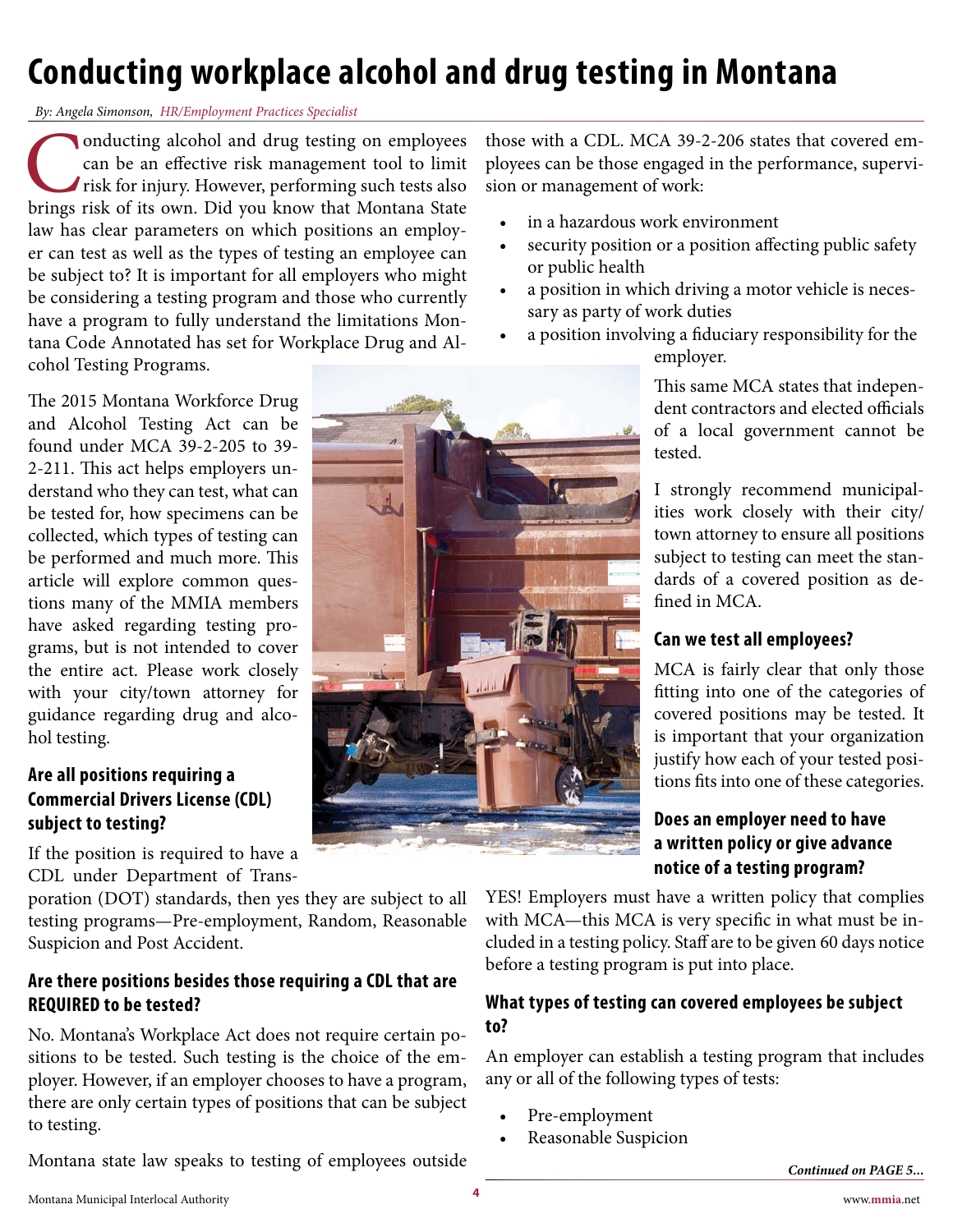## <span id="page-4-0"></span>**Property renewal changes: FY2018 – 2019**

*By: Laura Wigen, Property Program Specialist*

### **You've asked, and we've listened!**

New this year, the MMIA Property Renewal is moving to January – March annually. Beginning January 2, 2018, Property Renewal will open. Be on the lookout - you will receive an email initiating the renewal process.

This is your opportunity to inform the MMIA of changes, additions, and removals that will be used to calculate your annual assessment for the FY18-19 period. Thorough review and auditing of your real/personal property, contractors/mobile equipment and vehicles is encouraged.

For those members that receive a \$0 stated value memo, please review for accuracy and make any updates and return the signed memo to Laura Wigen.

Property Renewal will close 3/30/2018. For questions, please contact Laura Wigen at 406-495-7024 or via email at [lwigen@mmia.net](mailto:lwigen%40mmia.net?subject=).



#### **Drug testing in Montana...(cont'd)**

- Random
- Post Accident

Montana allows collection of specimens to be done in a non-invasive manner. This normally means urine or breathalyzer testing, not blood draws.

### **Can an employer require applicants and/or employees to pay for the testing?**

No. The only time the employer can shift the cost is if the employee believes the positive test is incorrect and ask for a second test to be run on the split sample. If the second test is also positive, then the employee pays for the test. If it is negative, then the employer will pay for the second test.

### **Can results of tests be reported to our police department or other officials within our city/town?**

Absolutely not! All test results are confidential. The Medical Review Officer, testing Administrator within the city/town, the employee and their manager will know the test results were positive, but results should not be shared with others in the organization or with outside organizations such as employment references, etc.

MCA 39-2-211 Confidentiality of results, says,

(1) "Except as provided in subsection (2) and except for information that is required by law to be reported to state or federal licensing authority, all information, interviews, reports, statements, memoranda or test results received by an employer through a qualified testing program are confidential communications and may not be used or received in

evidence, obtained in discovery or disclosed in any public or private proceeding.

(2) material that is confidential under subsection (1) may be used in a proceeding related to (a) legal action arising out of an employer's implementation of 39-2-205 through 39-2-211 OR (b) inquires related to a workplace accident involving death, physical injury or property damage in excess of \$1500 when there is reason to believe that the tested employee may have caused or contributed to the accident."

### **We are a small organization, how can a random testing program work with such few employees?**

Many small organizations join a testing consortium. Testing consortiums typically offer many services for their clients. Services include assistance with policy and education, managing pools for random testing, ensuring labs are certified for DOT drug and alcohol testing and much more. Contact MMIA for more information on consortiums available in Montana.

In conclusion, drug and alcohol testing offers good risk management, but mishandling how testing occurs can at times introduce more risk for your organization. It is important that you fully understand the requirements of the Montana Workforce Drug and Alcohol Testing Act and those set by DOT for all employees required to hold a CDL. Your city/town attorney and MMIA can offer guidance on steps to take for limiting risk in this area.

Do you have an[y questions? Contact A](mailto:asimonson%40mmia.net?subject=)ngela Simonson at 406-495-7017 or asimonson@mmia.net. **■**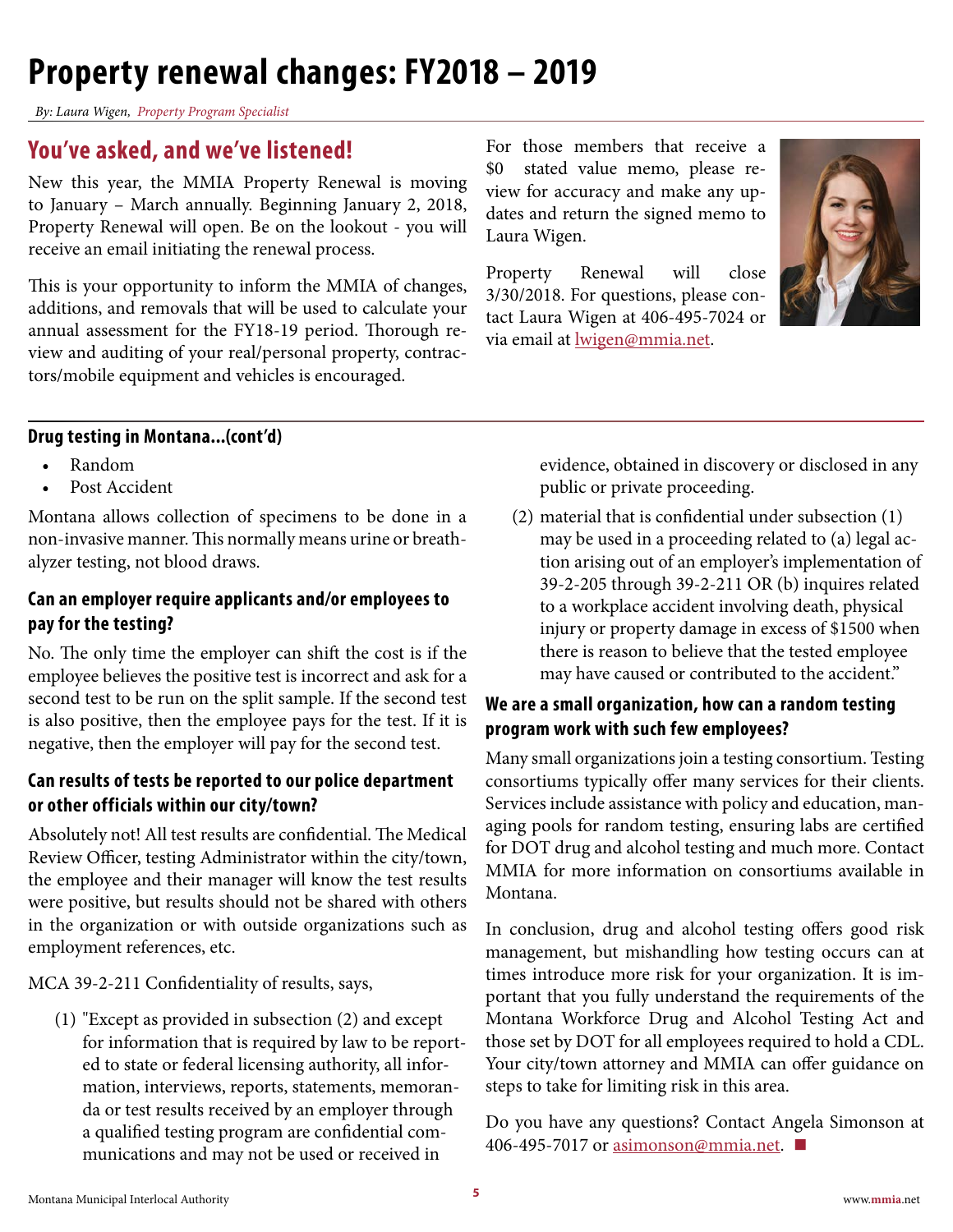## <span id="page-5-0"></span>**Municipal Government**

Presented to you on behalf of your Municipal Resource Organizations Montana Municipal Interlocal Authority, Montana League of Cities and Towns, and Montana State University Local Government Center





MONTA

**STATE UNIVERSITY EXTENSION Local Government Center** 

The Montana Municipal Interlocal Authority, the Montana League of Cities and Towns, and the MSU Local Government Center are working closely together to make sure Montana's newly elected municipal officials get off to a great start. For this, we have created a new web site, [www.MTMunicipalHelp.org](http://www.mtmunicipalhelp.org) This site is designed to connect elected officials to a few important resources that will help them be successful in office from the start.

you make it available to them, and if you can't find your copy, visit [https://store.msuextension.org](https://store.msuextension.org/Products/Montana-Municipal-Officials-Handbook-Second-Edition__EB0281.) to purchase a new copy.

Encourage your newly elected officials to go to http://bit.ly/2BUsOSI and fill out the contact information form so we will be able to reach out to them directly regarding important municipal information, trainings, etc.

**On the site, we have easy to follow steps to identify:**

- 1. Municipal Government Roles/Functions/Responsibilities
- 2. Conduct of Council Meetings
- 3. Municipal Budget/ Finance
- 4. Learn what your Municipal Resource Organizations can do for you
- 5. Topic Resources List, Laws and Contacts

A vital resource to your newly elected officials is the Montana Municipal Officials Handbook. Please make sure that



Thank you for all the hard work you do for our cities and towns!

Sincerely,

 $OFC$ 

**Thursday** 

Alan Hulse – MMIA Chief Executive **Officer** 

Tim Burton – MLCT Executive Director

Dan Clark – MSU LGC Executive Director

## **2018 Directory of Montana Municipal Officials update**

The MLCT and MMIA will be teaming up to<br>compile the 2018 Directory of Montana<br>Municipal Officials for publishing in the<br>g of 2018. In order to offer this invalucompile the 2018 Directory of Montana Municipal Officials for publishing in the spring of 2018. In order to offer this invaluable tool to our members, we need your city/ town's information. Each municipality will be contacted via telephone and asked for updates on items such as mayor, city council, and department

head information including names, phone numbers and email addresses. We will also be verifying office hours, council meetings dates and web site addresses. Please expect a call between January 3 - 31, 2018. If you wish to complete your town's profile electronically ahead of time, please visit http://bit.ly/2BfcQp0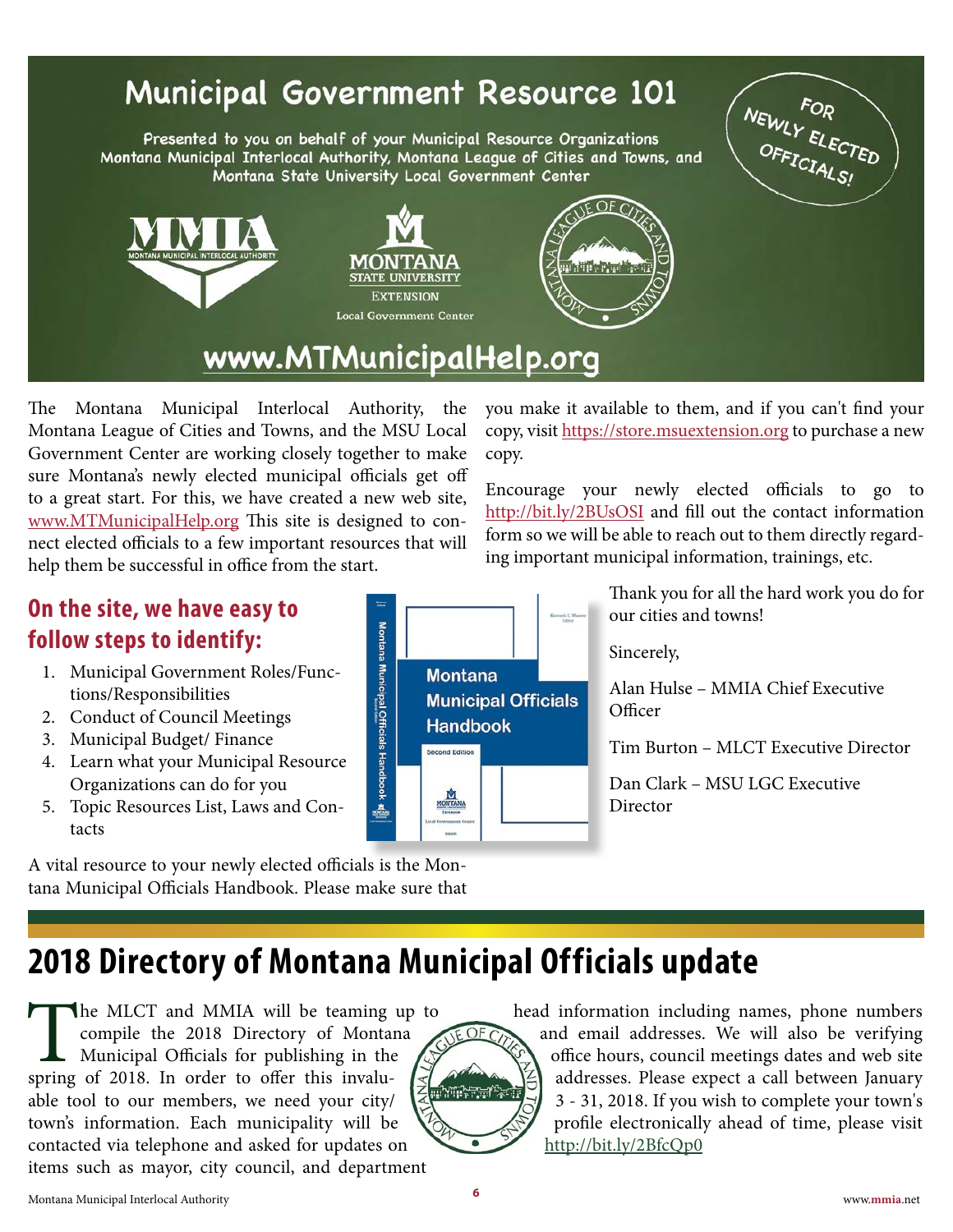# <span id="page-6-0"></span>**Beat the holiday stress with these proven steps**

Vou and your employees may face added stress during<br>the holidays. What can you do to help yourself and<br>your employees stay happy, healthy, and productive<br>when winter brings on anxiety, relationship issues, monthe holidays. What can you do to help yourself and your employees stay happy, healthy, and productive ey problems, grief, and illness? The following steps can be useful at work and home. Feel free to share these tips and ideas with your employees.

### **STEP 1 – Get organized!**

If you can plan ahead, you can avoid a lot of holiday stress. Here is a great tip for making a to-do list that will give you plenty of time to enjoy the season.

Draw five small boxes on a sheet of paper—mark each for one day of the week. Add six or seven lines within each box. Add your to do items in Monday's box and focus on completing them. Unfinished items move to the next day's box. This strategy improves focus, gives you a global view of accomplishments, prompts more action, and reduces procrastination. Don't expect perfection, but see whether you notice an up-tick in getting more done and less negative self-talk about what you don't get done.

### **STEP 2 - Remember the four As of Stress Management**

**Avoid:** Manage stress by planning or making different choices that steer you clear of stress and strain. (Example: You decide to do your tax return early to help avoid the stress of last-minute number crunching and any feelings of panic over the deadline.)

**Alter:** Act to create change right now regarding the stressful situation. (Example: Take a different way to work to avoid a traffic jam that will stress you out even if it takes a few minutes longer.)

**Adapt:** Adjust the way you think about a stressor you can't avoid. (Example: You make a decision to look on the bright side of a problem or situation that would otherwise be more distressful.)

**Accept:** Stop fighting a stressor you can't control. Find internal ways of coping with it to minimize its harmful effects. (Example: You experience a loss or fail a test, and decide to talk it over with a friend, counselor, or advisor.)

### **STEP 3 – Reach out if you get overwhelmed and encourage your employees to do the same.**

Don't avoid seeking help because you think "no one's got the answer." The Employee Assistance Program (EAP) available



through MMIA and professional counselors can help! They have many resources to help you regain your wellbeing. Counselors will help you in two ways: first, they will help you get relief from your immediate bad feelings; second, they will help you find practical strategies to resolve the issues you face.

Now is the time to start taking steps toward a calmer season and happier employees! Participants of the MMIA Employee Benefits Program can contact the EAP at 866-750-1327 for assistance and resources. **■**



### **MMIA Newsletter Staff**

**Editors:** Janel Favero, Sandy Lang, Britani Laughery, and Angela Simonson

**Contributing Writers:** Janel Favero, Alan Hulse, Angela Simonson, and Laura Wigen

**Design and Layout:** Janel Favero